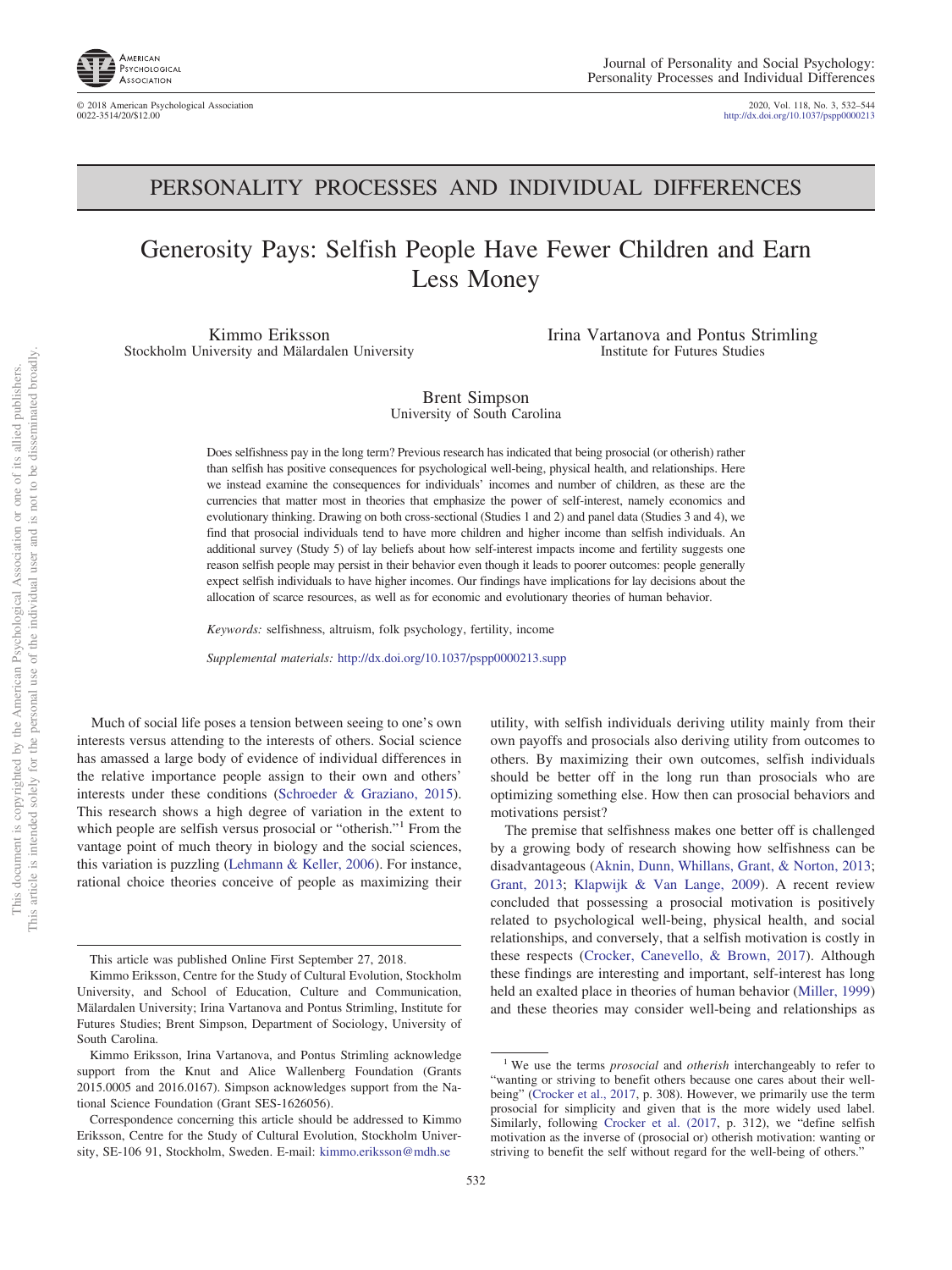relatively peripheral or a means to more ultimate goals. Specifically, in evolutionary theories and economics, the core question is whether those who are more self-interested have more reproductive success and accumulate more resources, respectively. No prior work has addressed these questions.

Our research asks three interrelated questions. First, does selfishness pay in terms of economic resources, or do selfish individuals tend to have lower incomes than their more prosocial counterparts? Second, does selfishness pay when it comes to fertility, or do prosocials tend to have more children? Finally, do lay intuitions about the relationships between selfishness and income, and selfishness and fertility, align with dominant theories of self-interest and/or the empirical data? This latter question is critical from a rational choice perspective, as it addresses the outcomes people think selfishness optimizes. The sections to follow address each of these questions in more detail.

## **Selfishness and Income**

As noted by [Crocker et al. \(2017\),](#page-10-1) selfish behavior can lead to greater gains in the short term. In the long run, however, the relation between selfishness and material benefits could be more complex and there are clear bases for competing hypotheses. On the one hand, even over the longer term, we might expect a positive relationship between selfishness and income, because those who value their self-interest will tend to pursue jobs that emphasize greater rewards to themselves, including higher pay and more opportunities for advancement. Similarly, they may be less likely to take on jobs that pay less but promote others' welfare (e.g., school teachers, social workers, police officers, firefighters, etc.).

However, there are also reasons to expect a *negative* relationship between selfishness and income. First, recent work shows that those who are more prosocial and contribute more to groups are granted positions of status [\(Hardy & Van Vugt, 2006;](#page-11-5) [Willer,](#page-12-0) [2009\)](#page-12-0) and leadership [\(Harrell, 2018;](#page-11-6) [Harrell & Simpson, 2016\)](#page-11-7) in those groups. That higher status and leadership positions are also generally accompanied by larger material outcomes implies a negative relationship between selfishness and income. Similarly, many high paying jobs and occupations require the ability to empathize and work well with others. Given that such skills tend to be higher in those with prosocial emotions [\(Feinberg, Willer,](#page-10-2) [Stellar, & Keltner, 2012;](#page-10-2) [Van Doesum, Van Lange, & Van Lange,](#page-12-1) [2013\)](#page-12-1), we should expect prosocials to be better off economically.

Further, selfishness has detrimental effects on relationships [\(Crocker et al., 2017\)](#page-10-1). On the other hand, one of the key reasons why prosociality promotes happiness is because it builds and strengthens relations [\(Dunn, Gilbert, & Wilson, 2011\)](#page-10-3). Similarly, the sociological literature shows that volunteering promotes higher levels of psychological and emotional well-being because it integrates volunteers in social networks [\(Musick & Wilson, 2007\)](#page-11-8). Because friends and acquaintances are key sources of information about employment opportunities [\(Bian, 1997;](#page-10-4) [Granovetter, 1995\)](#page-11-9), selfishness may be detrimental to income via its negative impact on social relations and social capital [\(Adler & Kwon, 2002\)](#page-10-5). Furthermore, once employed within an organization, those who help others are more likely to be rewarded by managers. For instance, a meta-analysis of the literature on organizational citizenship [\(Podsakoff, Whiting, Podsakoff, & Blume, 2009\)](#page-11-10) found that managers tend to reward employees who help others at work

(although this may not hold in every organization, see [Bergeron,](#page-10-6) [Shipp, Rosen, & Furst, 2013\)](#page-10-6).

Finally, it may be that the relationship between prosociality and income could be nonlinear [\(Grant & Schwartz, 2011\)](#page-11-11). For instance, compared with more selfish people, moderately prosocial types may experience high incomes via the processes just described, while their very prosocial counterparts experience relatively lower incomes. This would happen if, for instance, the most prosocial types were more apt to focus their efforts on volunteering and helping others in lieu of career advancement, or if they tended to seek out and/or remain in lower paying jobs that emphasized helping others. As suggestive evidence, consider two findings from a study of happiness. [Oishi, Diener, and Lucas \(2007\)](#page-11-12) found that the relationship between happiness and income was characterized by an inverted U-shape, with the highest income levels found among those reporting moderate levels of happiness. On the other hand, happiness had a strong linear relationship with volunteering, a prosocial behavior. Taken together these two findings suggest that we might expect to find the highest incomes among those who show moderate levels of prosociality.

#### **Selfishness and Fertility**

While income is a key outcome variable for management researchers and economists, evolutionary biologists are more concerned with fertility. Of course, these outcomes are not independent; indeed, fertility is negatively related to income in most countries at most times [\(Jones, Schoonbroodt, & Tertilt, 2008\)](#page-11-13). We now shift our focus to the relation between selfishness and fertility. Some evolutionarily oriented researchers take for granted that, within a group, the most selfish individuals will have the greatest reproductive success and, thus, argue that the degree and diversity of other-oriented behaviors observed in human populations require some additional evolutionary explanation, such as group selection (e.g., [Sober & Wilson, 1999\)](#page-11-14). Indeed, explaining the capacity for prosocial behavior is a key topic of theoretical studies of the evolution of human behavior [\(Cownden, Eriksson, & Strimling,](#page-10-7) [2017\)](#page-10-7).

While much evolutionary theorizing assumes that selfishness pays in terms of reproductive success, there are also clear reasons to expect a negative relation between selfishness and fertility. Perhaps most obvious is that having a child generally requires extreme attention to his or her needs and interests, very often at a cost to one's own. This suggests that more selfish individuals may be less motivated to have children. Moreover, as noted above, prosociality is associated with better relationships [\(Crocker et al.,](#page-10-1) [2017\)](#page-10-1), and better relationships may create better opportunities to have one or more children. Despite the importance of this issue for core assumptions underlying evolutionary theorizing, we know of no empirical investigation of the relation between selfishness and fertility in the general population.

## **What Are Lay Beliefs About How Selfishness Impacts Income and Offspring?**

Although some branches of the social and biological sciences give clear predictions that selfishness will pay in income and offspring, whether lay beliefs align with these scientific theories is less clear. [Miller \(1999;](#page-11-4) see also [Ratner & Miller, 2001\)](#page-11-15) argues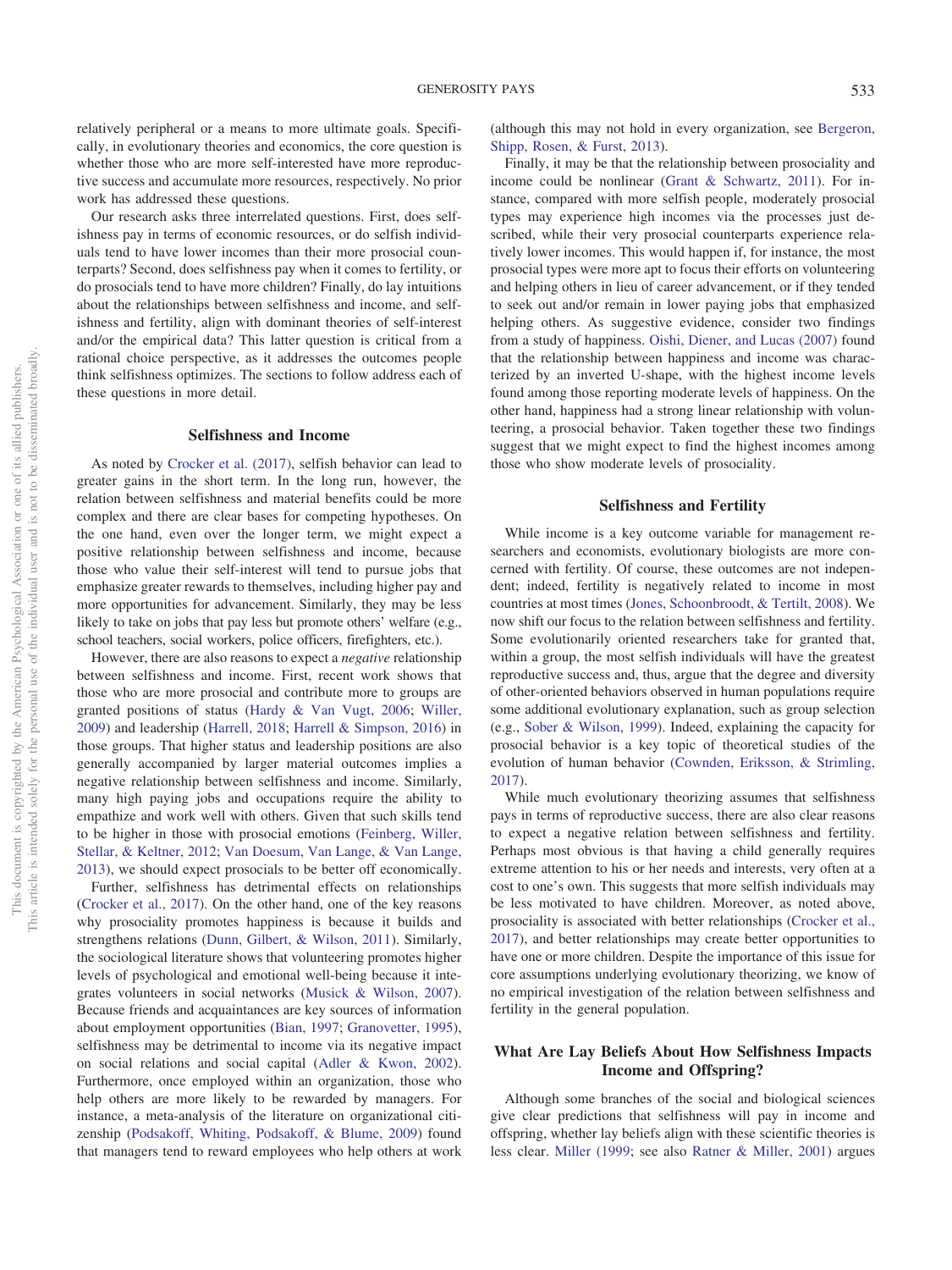that the ubiquity of the self-interest assumption in economic theories trickles down to influence lay beliefs. Other research has found that people tend to incorrectly assume that spending money on themselves will lead to more happiness gains than spending money on others [\(Dunn, Aknin, & Norton, 2008\)](#page-10-8). More generally, [Crocker et al. \(2017,](#page-10-1) p. 315) state in passing that "people expect selfish motivation to pay off." However, we know of no empirical investigations into lay beliefs about whether selfishness pays in the core life outcomes investigated here. This is an important question from a rational choice perspective, as it addresses whether people believe that selfishness optimizes payoffs. If they do, it would be rational for selfish people to act selfishly.

Although researchers describe negative outcomes of selfishness as paradoxical [\(Crocker et al., 2017;](#page-10-1) [Konow & Earley, 2008\)](#page-11-16), it seems a priori possible that laypeople view negative outcomes of selfishness as intuitive, that is, consistent with their implicit theories of how psychological traits or social values interact with the social world to produce outcomes. After all, research has shown that folk psychology, or laypersons' intuitive ideas about the mental states and behavior of other people, is not always inaccurate (e.g., [Mehl, Gosling, & Pennebaker, 2006\)](#page-11-17). Our question extends the examination of folk psychology to the realms of fundamental human motivations and how they lead to key life outcomes.

## **Method**

To map how selfishness is related to income and fertility, we searched for existing large-scale and representative data sets that include measures of selfishness as well as data on income and number of children. Critically, the literature distinguishes prosocial *motivations* and prosocial *behaviors*, because prosocial behaviors may be driven by either prosocial or selfish motivations [\(Batson & Powell, 2003;](#page-10-9) [Crocker et al., 2017;](#page-10-1) [Piliavin & Charng,](#page-11-18) [1990;](#page-11-18) [Simpson & Willer, 2008;](#page-11-19) [Van Lange, Klapwijk, & Van](#page-12-2) [Munster, 2011;](#page-12-2) [Yamagishi et al., 2013\)](#page-12-3). It is, therefore, important to look at both motivations and behaviors. We found two data sets well suited to our research questions, the General Social Survey (GSS) and the European Social Survey (ESS), which are analyzed in Studies 1 and 2, respectively. We then searched for panel data that could shed more light on causality, which yielded the U.K. Household Longitudinal Study (UKHLS) and the Panel Study of Income Dynamics (PSID), analyzed in Studies 3 and 4, respectively. Finally, we conducted a new survey designed specifically to examine people's intuitions about the outcomes of selfishness (Study 5).

As the GSS, ESS, UKHLS, and PSID are publicly available multipurpose data sets, they have been used in much prior research, including numerous studies investigating one or more of our focal variables: prosocial motivation, prosocial behavior, fertility, and income. For instance, several studies have used data from the GSS to examine how well prosocial motivation predicts prosocial behavior, sometimes including income and/or fertility among the covariates [\(Einolf, 2008;](#page-10-10) [Mesch, Brown, Moore, &](#page-11-20) [Hayat, 2011;](#page-11-20) [Smith, 2009;](#page-11-21) [Wilhelm & Bekkers, 2010\)](#page-12-4). Similarly, [Van de Vyver and Abrams \(2017\)](#page-12-5) recently used the UKHLS data to study how engagement with the arts predicts prosocial behavior, with income and number of children among the control variables included. The PSID data have been used to examine whether

household income during adolescence predicts prosocial behavior during adulthood [\(Bandy & Ottoni-Wilhelm, 2012\)](#page-10-11) as well as the correlation between parents' and children's prosocial behaviors and how that correlation compares with the correlation between parents' and children's incomes [\(Wilhelm, Brown, Rooney, &](#page-12-6) [Steinberg, 2008\)](#page-12-6). The ESS data have been used to examine prosocial motivation and income as predictors of life satisfaction [\(Georgellis, Tsitsianis, & Yin, 2009\)](#page-11-22). Predictors of fertility have been examined using the GSS data [\(Fernández & Fogli, 2006\)](#page-10-12), ESS data [\(Berrington, 2017;](#page-10-13) [Vitali, Billari, Prskawetz, & Testa,](#page-12-7) [2009\)](#page-12-7), and PSID data [\(Wang & Famoye, 1997\)](#page-12-8), but none of this research has included measures of prosociality as predictors. In short, we know of no prior work that has used these data sets (or any other data) to study the effects of prosocial motivation and prosocial behavior on fertility and income.

Finally, we should add that it was unnecessary to seek institutional ethical approval for any of the five studies reported here. The Act concerning the Ethical Review of Research Involving Humans [\(Swedish Statute Book, 2003\)](#page-11-23) states that studies with adults using informed consent need approval only if they use a method intended to physically or mentally influence a person or if they involve sensitive information that can be traced back to individual persons. Neither of these conditions apply to the secondary data analyses of publicly available and fully anonymized data sets (Studies  $1-4$ ) or to the anonymous survey of intuitions about the outcomes of selfishness (Study 5).

## **Study 1: Analysis of the GSS**

The GSS [\(Smith, Marsden, Hout, & Kim, 2015\)](#page-11-24) is a biannual survey asking demographic, behavioral, and attitudinal questions to a representative sample of American respondents. We use data from the four rounds of the GSS (2002, 2004, 2012, and 2014) that included measures of selfishness. Our analyses are based on a sample of 5,294 individuals, 54% women, mean age 47.4 with *SD* 17.4.

#### **Measures**

**Prosocial motivation.** Three items related to prosocial motivation: "People should be willing to help others who are less fortunate"; "Personally assisting people in trouble is very important to me"; "These days people need to look after themselves and not overly worry about others" (reverse coded). Responses were given on a 4-point scale from *strongly disagree* to *strongly agree* and were averaged to a measure prosocial motivation (Cronbach's  $\alpha = .54$ ). The resulting measure was highly negatively skewed; we bottom-coded it at the lowest percentile to reduce sensitivity to outliers. The measure was then normalized to range between 0 and 1. The final measure had median 0.62, mean 0.56, and *SD* 0.47.

**Prosocial behavior.** The selected years of the GSS asked the respondent how often during the last 12 months he or she had engaged in each of 10 helping behaviors (e.g., donating money for charity, offering one's seat on a public transportation). See supplementary material for details. These 10 responses were averaged for our measure of prosocial behavior (Cronbach's  $\alpha = .74$ ). The resulting measure was highly positively skewed; we top-coded it at the highest percentile to reduce sensitivity to outliers. The measure was then normalized to range between 0 and 1. The final measure had median 0.36, mean 0.39, and *SD* 0.45.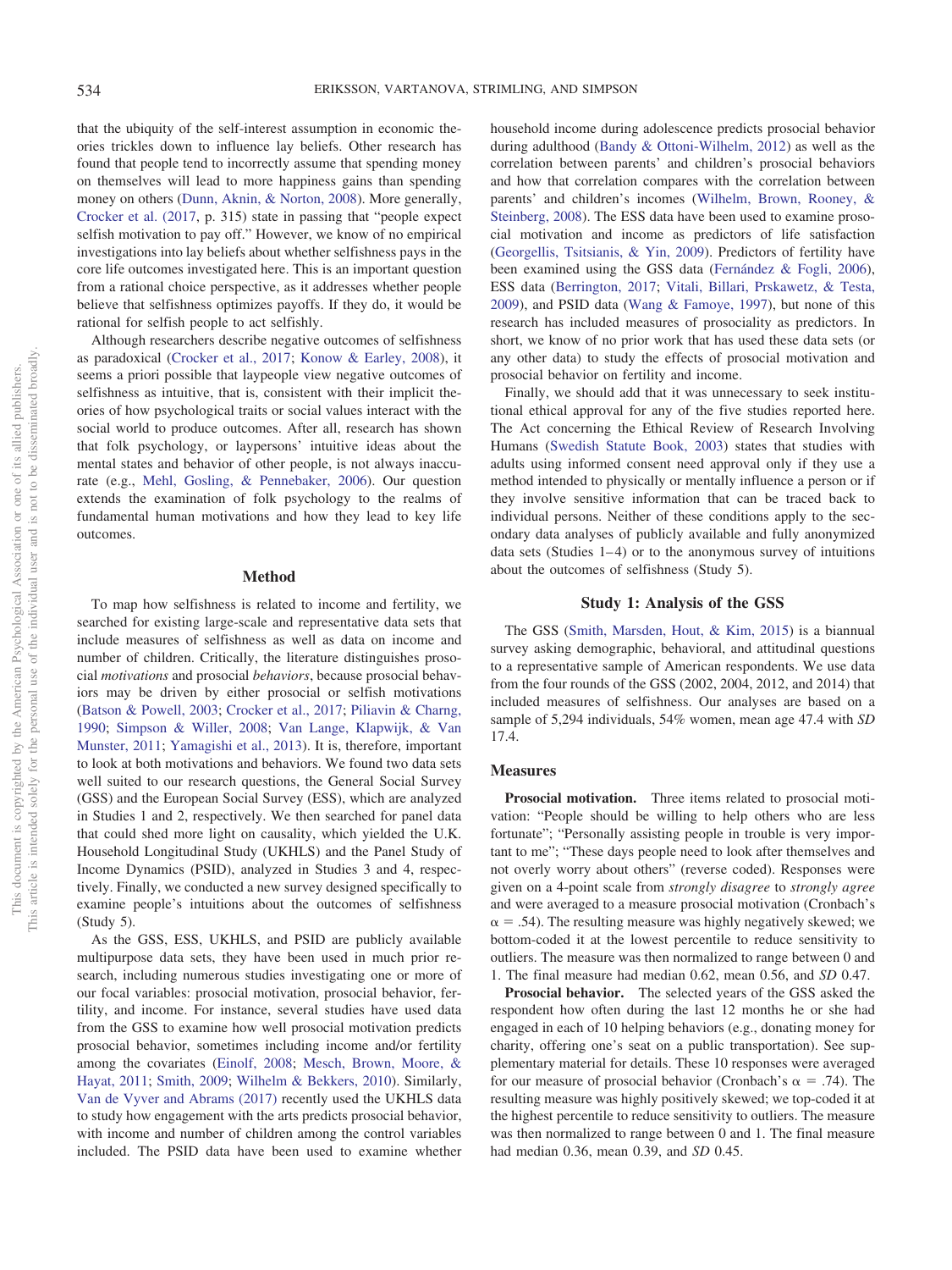**Number of children.** The number of biological children was measured by the question "How many children have you ever had?" Responses were given as a number.

**Income.** Income was measured at the household level (annual family income before taxes), as well as at a personal level for those 3,508 respondents who earned any income from employment the year before when the survey was conducted. Income variables were log transformed.

#### **Analysis**

**Missing values.** There were missing data on income (11% for household income; 8% for personal income). Missing data on income could be correlated with prosociality, which might bias results. Following [Rubin \(1987\),](#page-11-25) we deal with this via multiple imputation (see supplementary information). Our analyses are based on combined results from five imputed data sets.

**Exclusion.** In the personal income models only, we excluded respondents that do not earn personal income, leaving 3,508 individuals.

**Modeling.** We used the provided design and poststratification weights in all estimated models. All models include controls for gender, age, ethnicity (White, Black, or other), and year of survey. To account for the fact that age is nonlinearly related to number of children, we control the age effect with penalized cubic splines in generalized additive models, which is a robust way of estimating an underlying smooth function in cases where it is not known [\(Wood, 2017\)](#page-12-9).

In accordance with the nature of the data, our analyses of number of children use Poisson models, and our analyses of income use linear models. To account for a possibly nonlinear relation between prosociality and income/fertility, we fitted both a linear and a quadratic model and selected the best fitting model according to the Bayesian information criterion [\(Schwarz, 1978\)](#page-11-26). We present the results of the best fitting models. To ensure that quadratic polynomials represent the underlying nonlinear relationship accurately, the online supplement presents the result of estimating the underlying function using penalized cubic splines instead.

#### **Results**

As illustrated in the top left panel of [Figure 1,](#page-4-0) number of children was positively related to prosocial motivation. The unstandardized regression coefficient was  $B = 0.10, 95\%$  confidence interval (CI) [0.01, 0.19]. For prosocial behavior, the best fitting model is shown in the top right panel of [Figure 1.](#page-4-0) It yielded a positive slope,  $B = 0.19$ , 95% CI [0.08, 0.30] for the linear term, but with a slight U-shape,  $B = 0.55$ , 95% CI [0.19, 0.91] for the quadratic term. (Note that a positive sign of the coefficient of the quadratic term means a U shape, a negative sign means an inverse U-shape.) However, the quadratic model had only marginal advantage over the linear model, so a purely linear model would be nearly as preferable.

The middle and bottom panels of [Figure 1](#page-4-0) show that income (whether measured at the personal or household level) was also positively related to having a prosocial *motivation* (household income:  $B = 0.33, 95\%$  CI [0.19, 0.46], personal income  $B = 0.21$ , 95% CI [0.03, 0.38]). However, the relation between income and prosocial *behavior* was not strictly positive but exhibited an inverse U-shape (household income:  $B = 0.04, 95\% \text{ CI } [-0.14,$ 0.21] for the linear term and  $B = -2.72$ , 95% CI  $[-3.30, -2.15]$ for the quadratic term; personal income:  $B = -0.15$ , 95% CI  $[-0.35, 0.05]$  for the linear term and  $B = -1.76, 95\%$  CI  $[-2.46, -1.05]$  for the quadratic term).

## **Discussion of Study 1**

Our analysis of data from the GSS revealed several key findings. First, regardless of whether we measured selfishness/prosociality via motivations or behaviors, we found that fertility was positively associated with prosociality. Results for income were less straightforward, as they depended on whether prosociality was measured via motivations or reported behaviors. For motivations, we found that prosociality was positively and linearly related to higher levels of income. For behaviors, we found that the highest incomes were associated with moderate levels of prosociality. Before discussing these patterns in greater detail, we assess whether they replicate in a multicountry dataset.

#### **Study 2: Analysis of the ESS**

The ESS is a biannual multicountry survey, based on random probability sampling and face-to-face interviews, which monitors public attitudes and values within Europe. For the present paper, we focused on the third round of the [European Social Survey](#page-10-14) [\(ESS\) Round 3 Data \(2006\),](#page-10-14) the only round that has information on number of children. The integrated data files provided by the ESS contain third round data on 43,000 respondents from 23 European countries, 54% women, mean age 47.5 with *SD* 18.5.

## **Measures**

**Prosocial motivation.** The ESS measures respondents' values using short verbal portraits of different people. For each portrait, the respondent is asked "How much like you is this person?" Responses are given on a 6-point scale between *very much like me* (coded as 6) and *not like me at all* (coded as 1). One of the items describes an individual with prosocial motivation: "It's very important to him to help the people around him. He wants to care for their well-being." We use responses to this item as our measure of prosocial motivation. Because less than 0.5% chose the lowest category, we collapsed it with the next category (*not like me*) and rescaled the variable to range between 0 and 1. The final measure had a median of 0.75,  $M = 0.67$ , and  $SD = 0.24$ .

**Prosocial behavior.** Three items in the survey measured prosocial behaviors: (a) "In the past 12 months, how often did you get involved in work for voluntary or charitable organizations?" (b) "Not counting anything you do for your family, in your work, or within voluntary organizations, how often, in the past 12 months, did you actively provide help for other people?" (c) "And in the past 12 months, how often did you help with or attend activities organized in your local area?" Responses were given on a 5-point scale from *at least once a week* (coded as 5) to *less often than once every six months* (coded as 1). Responses on these three items were averaged to create a measure of prosocial behavior (Cronbach's  $\alpha = .68$ ). After rescaling to range between 0 and 1, the measure had a median of 0.27,  $M = 0.28$ , and  $SD = 0.26$ .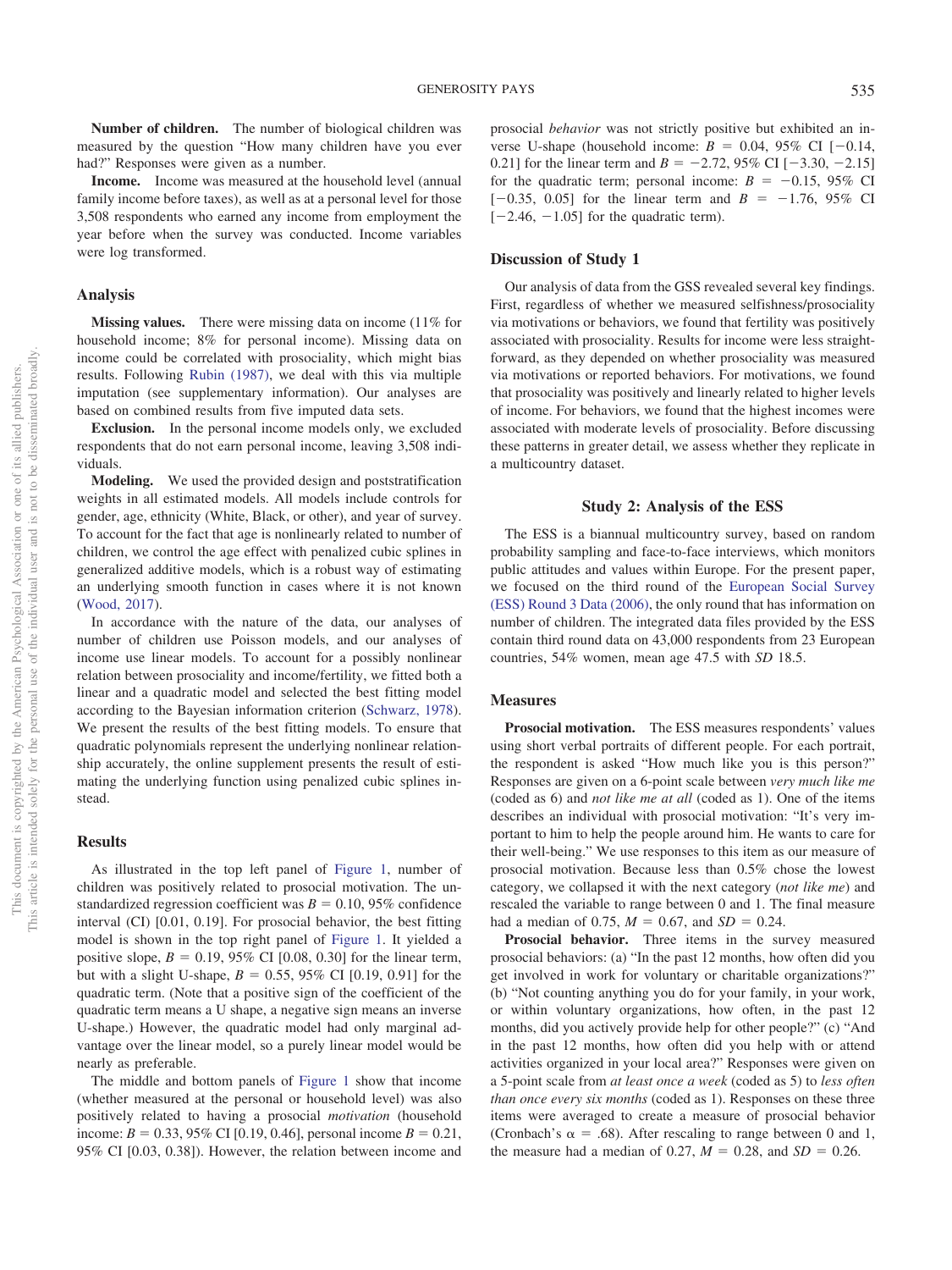

<span id="page-4-0"></span>

**Number of children.** The number of biological children was measured via the question "How many children have you ever given birth to/fathered?" Responses were given as a number.

**Income.** Income was measured at the household level via the question "Using this card, if you add up the income from all sources, which letter describes your household's total net income?" In almost all countries, respondents were provided the same 12 categories ranging from a monthly income of *less than* €*150* to a monthly income of €*10,000 or more*. In Estonia and Ukraine, the question was asked without the card, and responses were subsequently recoded into the above-mentioned categories.

Income categories in Bulgaria, Russia, and Hungary were lower than in the main questionnaire to better represent income distributions in those countries. Given this, we normalize income within each country as *z*-scores.

## **Analysis**

**Missing values.** The income variable contained a high proportion of missing values, ranging from 4% in Norway to 51% in Portugal. As in Study 1, we dealt with missing data using multiple imputation (see the [online supplemental material\)](http://dx.doi.org/10.1037/pspp0000213.supp).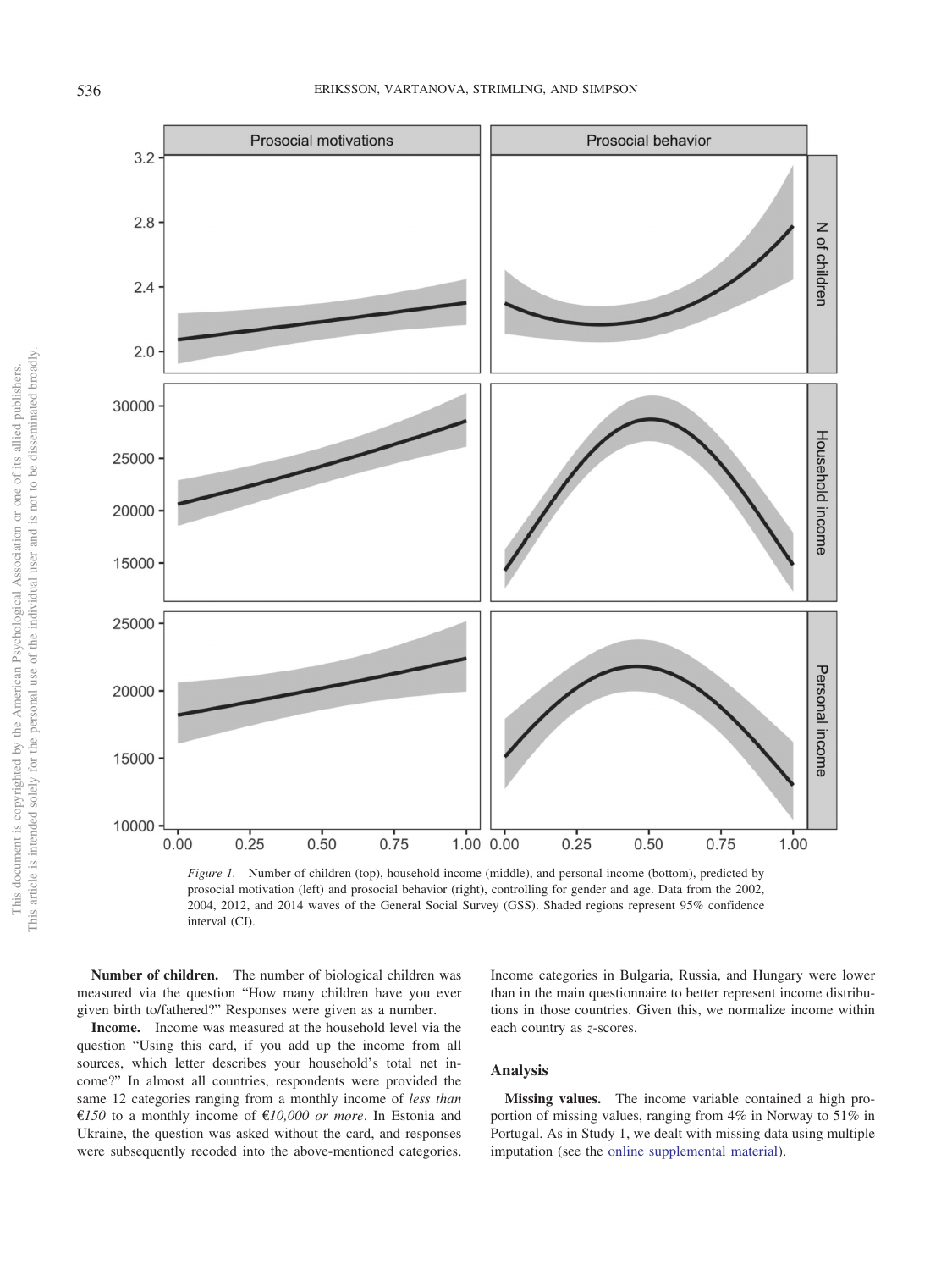**Modeling.** ESS data has a multilevel structure with individuals nested in countries. Accordingly, our models include a random intercept with zero mean and estimated variance. All models include controls for gender, age and if respondent belongs to an ethnic minority in the country. The analysis otherwise followed that of Study 1.

## **Results**

The results are displayed in [Figure 2.](#page-5-0) The top left panel shows that number of children was positively related to prosocial motivation  $B = 0.12, 95\%$  CI [0.08, 0.16]. The top right panel shows a positive relation also with prosocial behavior,  $B = 0.12$ , 95% CI [0.08, 0.16] for the linear term, but with a slight U-shape,  $B =$ 0.17, 95% CI [0.06, 0.28] for the quadratic term.

The bottom left panel of [Figure 2](#page-5-0) shows that income was positively related to prosocial motivation,  $B = 0.07, 95\%$  CI [0.01, 0.13] for the linear term, with a tendency toward an inverse U-shape,  $B = -0.34$ , 95% CI  $[-0.47, -0.22]$  for the quadratic term. The bottom right panel illustrates that the same held for the relation between income and prosocial behavior,  $B = 0.20, 95\%$  CI [0.15, 0.25] for the linear term, and  $B = -0.63$ , 95% CI  $[-0.80, -0.46]$  for the quadratic term.

#### **Discussion of Study 2**

The European Social Survey data differed from the GSS data in that it covered 23 countries and used different measures of prosocial motivations and behaviors. Nonetheless, this study replicated the finding from the GSS data of a positive association between prosociality and fertility. Moreover, it provided a resolution of the conflicting results about income in the GSS data. Namely, the ESS study suggests both that moderate levels of prosociality are associated with the highest incomes (as the behavioral measure of the

GSS indicated) and that high levels of prosociality are associated with higher incomes than low levels of prosociality (as the motivational measure of the GSS indicated). Reassuringly, as shown in [Figure 2,](#page-5-0) we observed the same relationship between income and prosocial *behaviors* and *motivations* for the ESS data. Note that the inverted U-shape of income in relation to prosociality is also consistent with the argument outlined earlier for why we might expect the highest incomes among the moderately prosocial. That said, Studies 1 and 2 are both limited via the use of cross-sectional data. The next two studies draw on panel data to address whether being prosocial positively influences one's future income and fertility.

## **Study 3: Analysis of the UKHLS**

The UKHLS [\(University of Essex. Institute for Social and Eco](#page-11-27)[nomic Research, NatCen Social Research, Kantar Public, 2017\)](#page-11-27) is a large-scale panel survey in which members of a representative sample of households in the United Kingdom are followed and interviewed every year. The survey covers a range of social, economic, and behavioral topics. For our purposes, the important feature of the UKHLS is that it began including measures of prosocial behaviors in 2010. Here we ask whether these measures predict number of children and income up to the last available wave in 2016.

The sample for this study includes adult household members (age 16 or older) that were interviewed in 2010 and who were still in the sample in the last available wave in 2016. For the number of children analysis, we included all respondents who were at most 45 years of age by the last time point, totaling 4,402 individuals, 62% women, mean age 29.6 ( $SD = 6.1$ ). For the income analysis, we included all respondents who were employed or self-employed and had incomes at the first time point and at least twice in the follow-up interviews, and who were no more than 65 years of age



<span id="page-5-0"></span>*Figure 2.* Number of children (top) and household income (bottom) predicted by prosocial motivation (left) and prosocial behavior (right), controlling for gender and age. Data from European Social Survey (ESS) Round 3 (2006). Shaded regions represent 95% confidence interval (CI).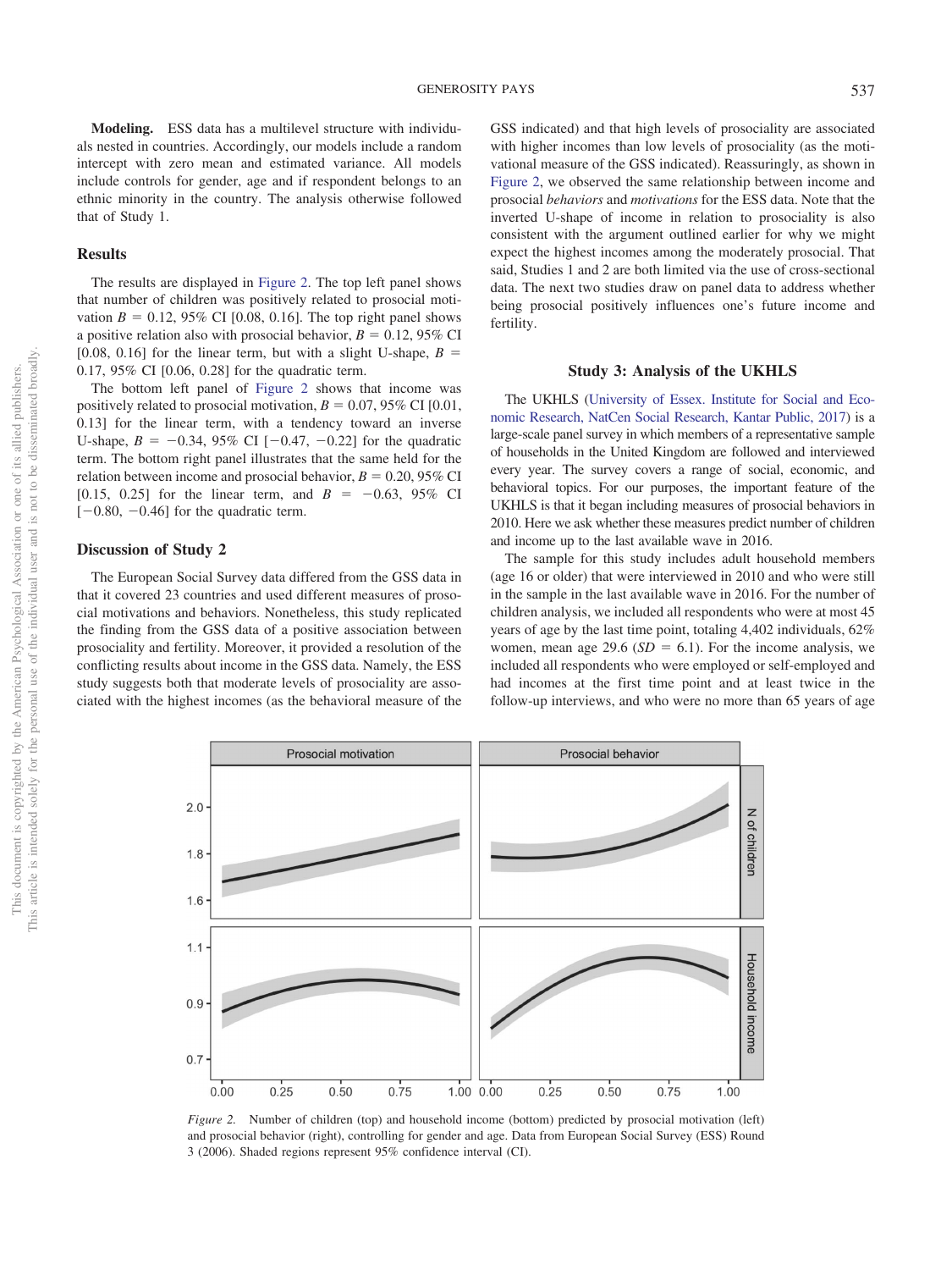at the last time point, totaling 7221 individuals, 54% women, mean age 42.0 with *SD* 9.6.

## **Measures**

**Income.** Income is measured as monthly amount of income from work, top coded at £15,000. The measure was log transformed.

**Number of children.** Respondents indicated the number of biological children when they were interviewed for the first time and the number of newborn children, if any, during the follow-up interviews.

**Prosocial behavior.** There were two measures of prosocial behavior: amount donated to charity and time spent on volunteering. As described in the supplementary material, these measures were normalized with respect to respondents' income and available time, standardized, and averaged. 37% of the sample had the minimum value of the resulting measure (i.e., they neither donated nor volunteered at all) and were coded as *selfish*. The top 25% were coded as *prosocial.* The 38% in-between were coded as *moderates.*

#### **Analysis**

We used the provided longitudinal weights, which correct for panel attrition, unequal probabilities in the originally designed sample, and nonresponse.

**Missing data.** The income variables are imputed by the data providers. For other variables, the amount of missing values is minimal, being largest at 3% for selfish/prosocial behavior. Because the expected effect of missing values on estimates is minimal, we use only complete cases for the analyses.

**Modeling.** We use mixed models with survey years nested in individuals, random intercept in both models, and random time slope only in the income model. Random time slope in the number of children model indicated overfit and, thus, was excluded from the final estimation. Both models control for Time  $\times$  Age, Time  $\times$ Gender, and ethnicity (White, other or mixed).

## **Results**

[Table 1](#page-6-0) presents estimates and confidence intervals of starting levels and slopes of the moderates and prosocial categories relative to the selfish category. Results are illustrated in [Figure 3.](#page-7-0) The left

<span id="page-6-0"></span>Table 1 *Regression Coefficients and 95% CI From UKHLS Data*

|                         | Number of children |        |       | Income                                    |        |        |
|-------------------------|--------------------|--------|-------|-------------------------------------------|--------|--------|
|                         | Model 1            | 95% CI |       | Model 2                                   | 95% CI |        |
| Variable                |                    |        |       | Estimate Lower Upper Estimate Lower Upper |        |        |
| Time                    | .76                | .60    | .91   | .27                                       | .21    | .34    |
| Moderate                | $-.37$             | $-49$  | $-26$ | .41                                       | .37    | .44    |
| Prosocial               | $-.28$             | $-.42$ | $-14$ | .16                                       | .12    | .21    |
| Time $\times$ Moderate  | .32                | .17    | .46   | $-.14$                                    | $-.21$ | $-.07$ |
| Time $\times$ Prosocial | .24                | .06    | .41   | .10                                       | .02    | .19    |

*Note.*  $CI =$  confidence interval; UKHLS = U.K. Household Longitudinal Study. All models include controls for Time  $\times$  Age, Time  $\times$  Sex, and ethnicity.

panel shows that the number of children started highest for respondents in the selfish category (black line) but, importantly, grew faster for moderates (dashed line) and prosocials (dotted line). The right panel of [Figure 3](#page-7-0) shows that income started highest for moderates but grew fastest for prosocials. Income for those in the selfish category both started lower and grew slower, compared with prosocials.

## **Discussion of Study 3**

Here we used data from the UKHLS to address whether being prosocial has a positive influence on one's future income and fertility. Results were affirmative. Five years after their behavioral prosociality was measured, prosocial respondents had a greater increase in the number of children and a greater increase in income than selfish respondents. Moderately prosocial respondents also had a greater increase in the number of children than did selfish respondents, but not in income.

While these results are consistent with a causal role of prosociality/selfishness in key life outcomes, a limitation of this study is that there were only 5 years between our measure of prosociality and the dependent measures. With a longer time-span, we might see prosocials exceed their more selfish counterparts in total number of children (as we would expect based on the findings in Studies 1 and 2). The data used for Study 4 allow us to address this issue via a more extended time series.

## **Study 4: Analysis of the PSID**

The PSID [\(Panel Study of Income Dynamics, 2017\)](#page-11-28) is a largescale panel survey following 5,000 families in the United States. The original sample was initiated in 1968 with individuals from selected households, and their descendants were assessed in follow-up surveys. Here we restrict our sample to those who were interviewed in 2001 when the series of questions for philanthropic behavior were first introduced in the questionnaire. Following the same inclusion criteria as in Study 3, models for the number of children models include 1,759 respondents, 42% women, mean age 25.5 at the first wave with *SD* 3.1. For the income models, we also use the same inclusion criteria as in Study 3, yielding 4,017 respondents, 29% women, mean age 36.6 with *SD* 8.2.

#### **Measures**

**Income.** Income was measured as income from labor for the year before the interview, the sum of several self-reported income components, such as wages and salaries, different kinds of bonuses, overtime, and income from business. The measure was log transformed.

**Number of children.** PSID records childbirth history for all new members of the panel and updates the information in each interview for all household members. We used child's years of birth to calculate the number of children respondents had in a given interview year.

**Prosocial behavior.** As in Study 3, respondents were coded as selfish (41%), moderate (34%), or prosocial (25%), based on their donations to charity and volunteering. Details are given in the [online supplemental material.](http://dx.doi.org/10.1037/pspp0000213.supp)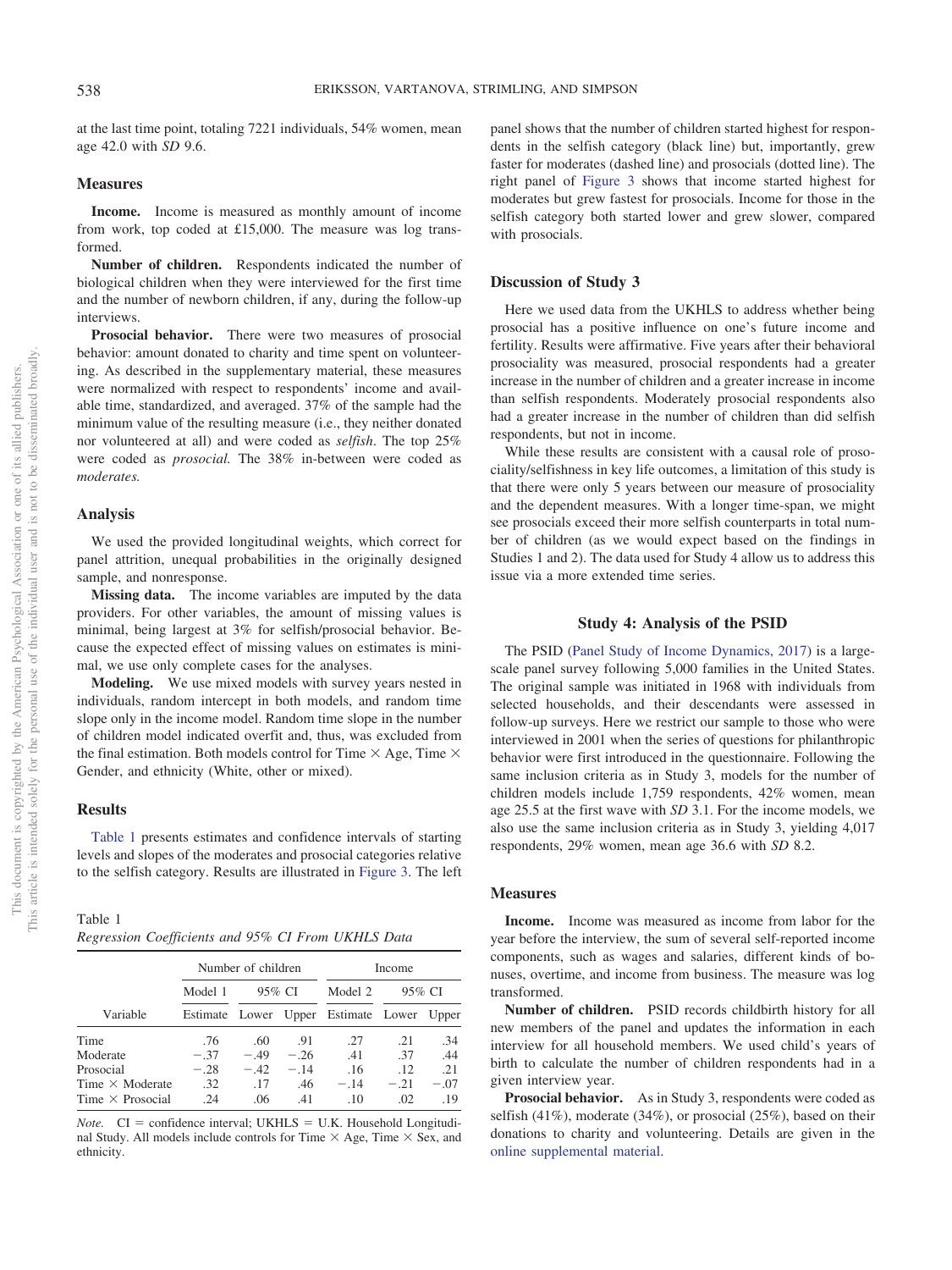

<span id="page-7-0"></span>*Figure 3.* Estimated growth trajectories for number of children (left), and labor income (right) conditioned on selfish, moderate, or prosocial behavior. Data from the U.K. Household Longitudinal Study (UKHLS).

## **Analysis**

**Missing data.** Our analyses are based on combined results from five imputed data sets, with missing data already imputed by the data providers. However, the data are affected by attrition, which occurs if a respondent withdraws from the study, or if a person who was not a respondent in the original (1968) sample or a descendant of an original respondent moves out of the household. It is possible that attrition might correlate with selfishness and, thus, bias the results. Because longitudinal weights are provided only for those respondents who were part of the original sample and their descendants, using them would significantly reduce the number of eligible cases, especially spouses or partners.

**Modeling.** We used mixed models with survey years nested in individuals. We used Poisson models for the number of children and linear models for income, with random intercepts in both models and random time slopes only in the income models. A random time slope in the number of children model indicated overfit and, thus, was excluded from the final estimation. Both models control for Time  $\times$  Age, Time  $\times$  Gender, and ethnicity.

Married or cohabiting couples are not independent in the sample because charitable donations are reported on the family level and information on volunteering is provided from an interview with

<span id="page-7-1"></span>

| Table 2 |                                                   |  |  |
|---------|---------------------------------------------------|--|--|
|         | Regression Coefficients and 95% CI From PSID Data |  |  |

|                         | Number of children |        |        | Income                              |        |       |
|-------------------------|--------------------|--------|--------|-------------------------------------|--------|-------|
|                         | Model 1            | 95% CI |        | Model 3                             | 95% CI |       |
| Variable                |                    |        |        | Estimate Lower Upper Estimate Lower |        | Upper |
| Time                    | .50                | .45    | .56    | .30                                 | .25    | .36   |
| Moderate                | $-.16$             | $-.29$ | $-.03$ | .33                                 | .26    | .41   |
| Prosocial               | $-.06$             | $-.23$ | .11    | .26                                 | .14    | .37   |
| Time $\times$ Moderate  | .12                | .05    | .19    | $-.02$                              | $-.08$ | .04   |
| Time $\times$ Prosocial | .11                | .03    | .20    | .07                                 | .01    | .13   |

*Note.*  $CI =$  confidence interval;  $PSID =$  Panel Study of Income Dynamics. All models include controls for Time  $\times$  Age, Time  $\times$  Sex, and ethnicity.

only one family member. For this reason, we additionally include a random intercept for couples in the models.

## **Results**

[Table 2](#page-7-1) reports estimates and confidence intervals of starting levels and slopes. Results are illustrated in [Figure 4.](#page-8-0) First, note that initial levels replicated the pattern of results in Study 3, with selfish respondents (black line) starting out highest on number of children (left panel), and moderates (dashed line) starting out highest on income (right panel). Second, note that the slopes replicated the pattern of results in Study 3, with prosocials (dotted line) showing the largest increase both for number of children and income. More important, by the end of this longer time-span, prosocials were highest both on number of children and income.

## **Discussion of Study 4**

Using data from the PSID in the United States, we analyzed how participants' incomes and number of children developed over 14 years after their behavioral prosociality was measured. The results replicated the findings in Study 3: Prosocial and moderately prosocial respondents had a larger increase in number of children than did selfish respondents, and prosocial respondents had larger increases in income than both selfish and moderately prosocial respondents. More important, at the end of the 14 years, prosocials had both the most children and the highest incomes of all respondents.

#### **Study 5: Intuitions About How Selfishness Pays**

Our final study is aimed at examining laypeople's intuitions about the outcomes of selfishness. Do people anticipate the largely negative impact of selfishness on income identified in the previous studies? Or do they believe that selfishness pays?

#### **Method**

We recruited 400 respondents from the United States via Amazon Mechanical Turk (mturk.com). The gender distribution was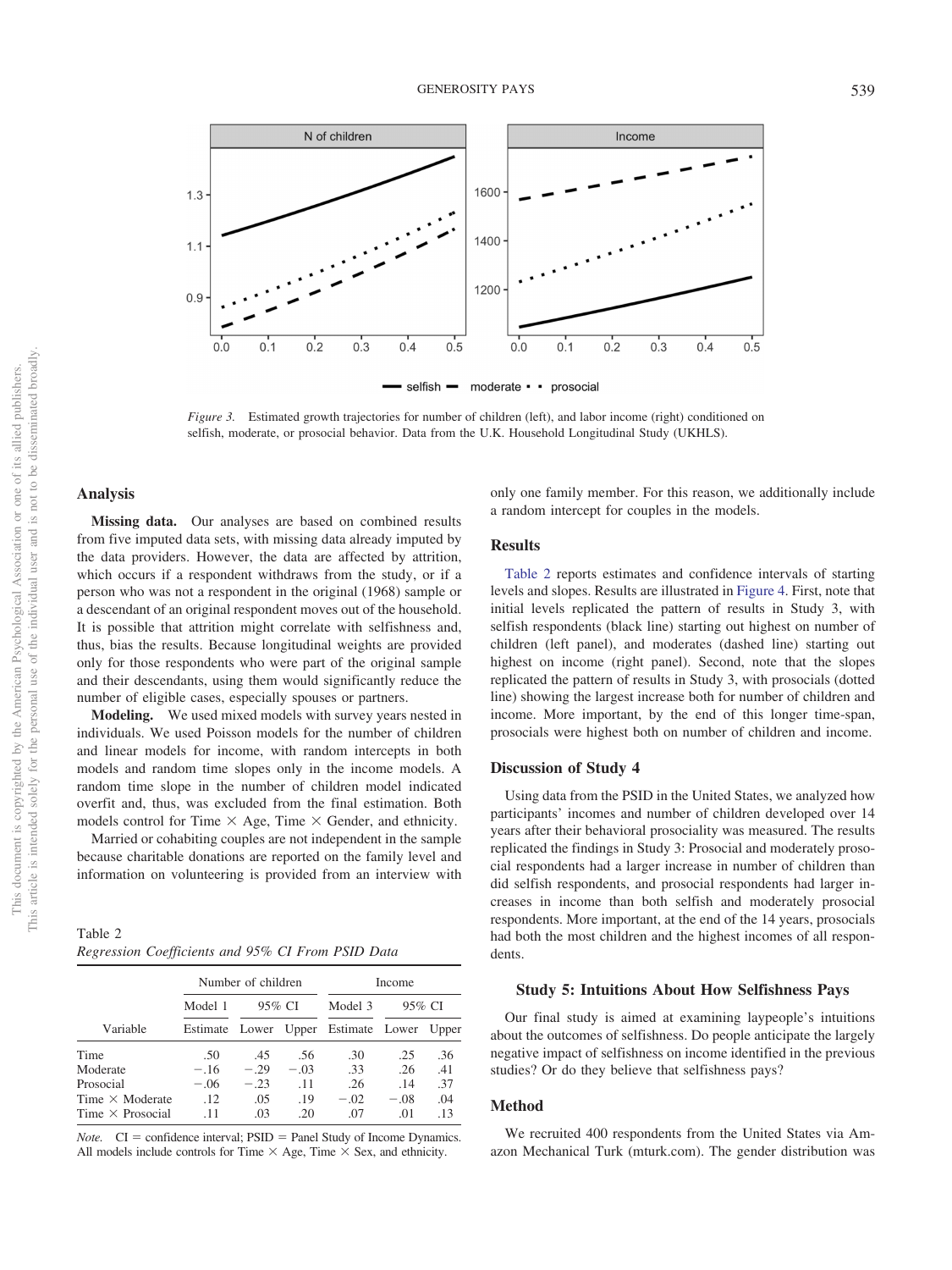

<span id="page-8-0"></span>*Figure 4.* Estimated growth trajectories for number of children (left), and labor income (right) conditioned on selfish, moderate, or prosocial behavior. Data from the Panel Study of Income Dynamics (PSID).

approximately equal (54% male) and respondents had a mean age of 35.2 with *SD* 10.1. The sample size was set in advance to allow estimation of proportions with an inaccuracy (95% CI) of at most 5%. No identifying information was collected.

Instructions for the survey began by defining for participants three categories an individual could belong to, noting that "*otherish*" individuals "think it is very important to help the people around them, and care a lot about the well-being of others;" "*selfish*" individuals are those who are "definitely *not* otherish; it is not very important to them to help the people around them, and they do not much care about the well-being of others;" and that "many individuals lie somewhere between these two poles. We shall refer to such individuals as *inbetween*." Respondents were asked to think about how people in these categories fare in life and answer five questions about them: "On average, which category tends to have the highest number of children; the best physical health; the highest income; the best relationships; the highest psychological well-being?" Each question had four response options: *otherish*, *selfish*, *inbetween*, and *no difference between these categories.*

To assess whether perceptions were relatively robust across respondents' own motivation-types, they were then asked to categorize themselves as either *otherish* (36%), *selfish* (8%), *inbetween* (51%), or *do not know* (5%). Finally, as validation of this categorization, we had participants complete a well- established measure of prosociality, the 9-item triple dominance scale for social value orientation (SVO; [Van Lange, De Bruin, Otten, &](#page-12-10) [Joireman, 1997\)](#page-12-10). Based on their responses to the triple dominance scale, 66% of respondents were categorized as having a prosocial orientation and 30% as having a proself orientation. As expected, a prosocial orientation was much more common among those who categorized themselves as otherish (77%) than among those who categorized themselves as selfish (41%), odds ratio ( $OR$ ) = 4.85, *p* .001, 95% CI [2.09, 11.24].

## **Results**

[Figure 5](#page-8-1) presents the distribution of responses about which category was believed to be the most "successful" for each of the

five outcome variables. Prior research [\(Crocker et al., 2017\)](#page-10-1) has indicated that prosociality is positively related to the three leftmost outcome variables in [Figure 5,](#page-8-1) namely relationships, psychological well-being, and physical health. [Figure 5](#page-8-1) shows that respondents' intuitions tended to align with the empirical evidence on relationships and well-being. Specifically, binomial tests showed that it was much more common for participants to believe that prosocial, or otherish, types had better relationships than their selfish counterparts, 54 versus 5%,  $p < .001$ , and that otherish individuals had higher levels of well-being, 43 versus  $8\%$ ,  $p < .001$ . For physical health, however, lay expectations ran counter to the empirical data, with participants believing that otherish individuals would be less apt to be physically healthy than their selfish counterparts, 19 versus  $30\%, p = .003$ .

Turning to the two outcomes that are the focus on the current research, as [Figure 5](#page-8-1) shows, intuitions about children were very different from intuitions about income. Respondents were more apt to believe that prosocial, or otherish, types would have more children than would selfish types, 51 versus  $10\%$ ,  $p < .001$ , whereas the opposite held for income, 9 versus  $68\%, p < .001$ .



<span id="page-8-1"></span>*Figure 5.* Distribution of responses to which category tends to have the best relationships, the highest psychological well-being, the best physical health; the highest number of children, and the highest income. Error bars indicate 95% confidence intervals (CIs).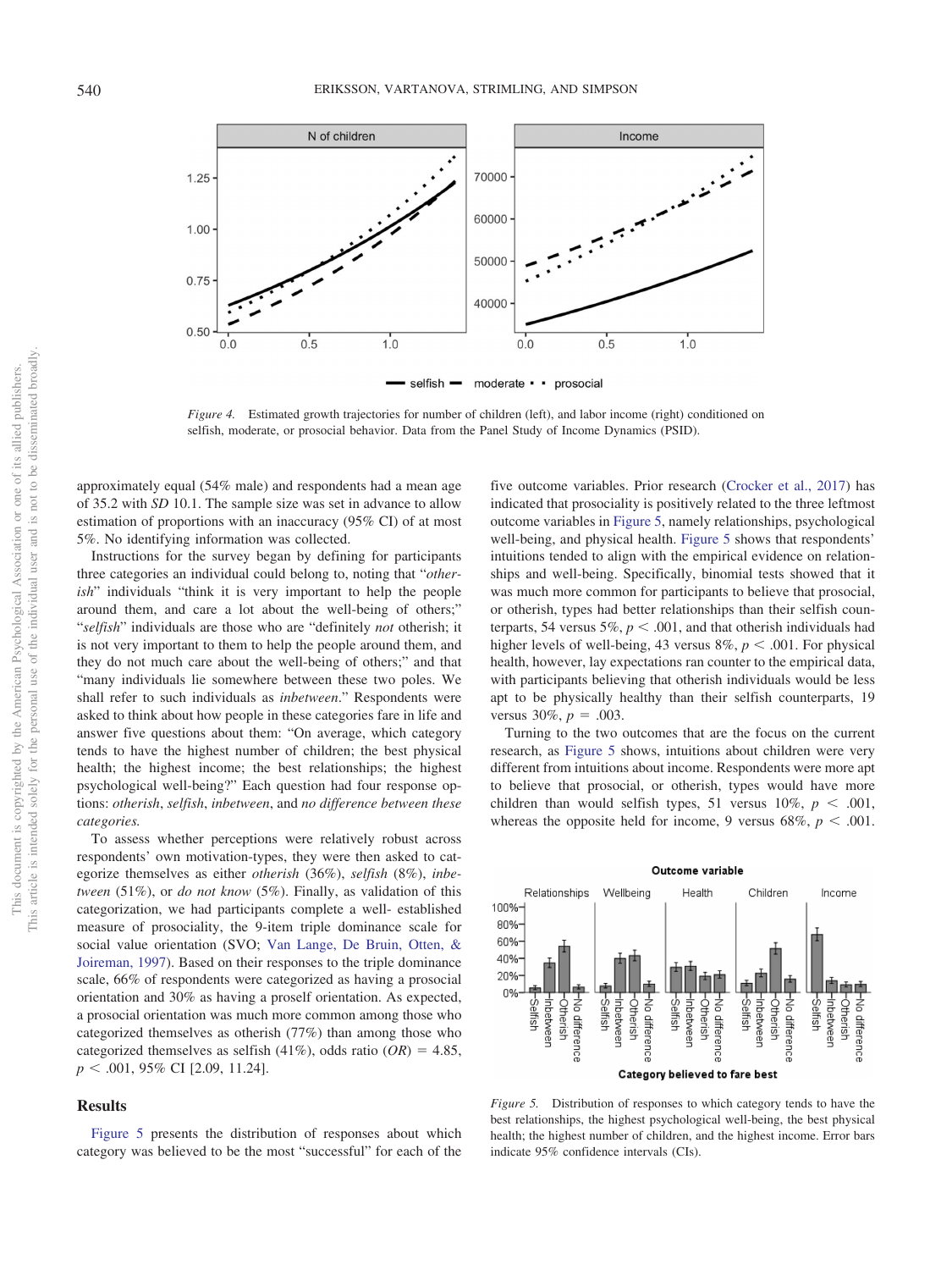More important, as discussed more fully in the supplementary material, these results did not depend on participants' own types.

## **Discussion of Study 5**

This final study checked lay beliefs against empirical data on how selfishness versus prosociality are associated with key life outcomes. Across all outcome variables, a large majority of respondents believed that outcomes were related to selfishness/ prosociality, and there was substantial agreement about the direction of that relation for a given outcome variable. Specifically, respondents tended to believe that selfishness is positively associated with success in terms of physical health and income, but negatively associated with success in terms of relationships, psychological well-being, and number of children. We discuss these findings in greater detail below.

#### **General Discussion**

Previous research has established a host of positive outcomes of being prosocial rather than selfish, including better social relationships, higher psychological well-being, and better physical health [\(Algoe, 2012;](#page-10-15) [Crocker et al., 2017;](#page-10-1) [Dunn et al., 2008\)](#page-10-8). Here we asked whether being prosocially motivated and acting in prosocial ways pays off in two currencies central to economic and evolutionary theories, income, and fertility. Money and children are obviously important goals and life outcomes for many people, so it is also of general interest to know whether the paths to these outcomes are more apt to be paved with prosociality or selfishness.

Our first two studies examined cross-sectional data on prosociality and outcomes in the United States (Study 1) and 23 European countries (Study 2). These studies showed that prosocial people tend to have higher fertility and income than selfish people, but that the relation with income was not strictly linear—the largest incomes tended to be found among moderately prosocial people. To assess causality, the next two studies used panel data from the United Kingdom (Study 3) and the United States (Study 4). We found that those who reported higher levels of prosocial behaviors at one point in time experienced larger increases in the number of children and income in subsequent years. Perhaps most importantly, Study 4 showed that, by the final wave of data, prosocials had both the most children and the highest incomes of all respondents.

Before discussing the implications of these findings, we wish to draw attention to some strengths and limitations of the studies just presented. An obvious strength is that we were able to analyze the relation between our focal variables in four different large data sets, using different measures (of both motivations and behaviors) and covering a wide range of different countries. This helped establish the robustness of our key findings. Another important strength is the use of two panel data sets to establish evidence of the impact of prosociality on subsequent fertility and income, in support of a causal relationship. The most important limitation of our data is that they do not allow us to isolate the specific mechanisms responsible for the relationships we observed. Relatedly, our analyses only included those control variables that would be most likely to lead to spurious relations between our independent and dependent variables of interest (e.g., gender, age, and ethnicity). Other control variables (e.g., religiosity or education),

could be included in future analyses aimed at testing underlying mechanisms. A final possible limitation is that we conceptualized and measured prosociality/otherishness and selfishness as ends on a continuum. Although this is consistent with much prior work [\(Balliet, Parks, & Joireman, 2009;](#page-10-16) [Crocker et al., 2017;](#page-10-1) [Piliavin &](#page-11-18) [Charng, 1990;](#page-11-18) [Simpson & Willer, 2008\)](#page-11-19), other research conceptualizes otherishness and selfishness as relatively independent [\(Grant, 2013\)](#page-11-2). For instance, one's motivation to care about others could stem from a selfish desire to secure one's own position in social relationships [\(Fritz & Helgeson, 1998\)](#page-10-17). Our research does not account for the possibility that prosociality and selfishness may be relatively orthogonal, but this could be addressed in future work with different measures of prosociality and selfishness. With these limitations in mind, we next turn to a discussion of the implications of our findings and suggest some possibilities for future research.

Results from all studies tell a consistent and straightforward story for fertility: prosociality leads to more children. What mechanisms may account for this outcome? We think there are at least two main possibilities. Compared with prosocials, selfish individuals may simply be less interested in having children, given the time, money and other forms of self-sacrifice that having and raising children typically entails. Another possibility is that because selfish individuals have lower quality relationships [\(Canev](#page-10-18)[ello & Crocker, 2010;](#page-10-18) [Crocker et al., 2017;](#page-10-1) [Hadden, Smith, &](#page-11-29) [Knee, 2014\)](#page-11-29), they have fewer opportunities to have children. These hypotheses are testable, but we know of no extant data that speak to them.

The finding that more prosocial people tend to have more children may have important implications for evolutionary theories. From one perspective, it would suggest that humanity may be evolving toward lower levels of selfishness. Note, however, that while selfishness/prosociality is heritable, existing studies show that the heritability is not very high; twin studies of self-reported altruism have yielded estimates of heritability between 0 and 50% [\(Bouchard & Loehlin, 2001;](#page-10-19) [Krueger, Hicks, & McGue, 2001;](#page-11-30) [Rushton, 2004;](#page-11-31) [Rushton, Fulker, Neale, Nias, & Eysenck, 1986\)](#page-11-32), and a large twin study of charitable donations estimated the heritability at 22% [\(Cesarini, Dawes, Johannesson, Lichtenstein, &](#page-10-20) [Wallace, 2009\)](#page-10-20). These findings indicate a strong influence of environmental factors. Even if genes promoting selfishness tend to become less common in the population, the total level of selfish behavior in society is likely to be more strongly determined by norms, institutions, and other societal factors.

Our findings also speak to theories of the evolutionary history of prosociality in humans. It is often assumed that evolution promotes selfishness unless group selection acts as a counterforce [\(Sober &](#page-11-14) [Wilson, 1999\)](#page-11-14), possibly combined with a punishment mechanism to offset the advantage of being selfish [\(Henrich & Boyd, 2001\)](#page-11-33). The finding that prosociality is associated with greater fertility within populations indicates that selfishness is not necessarily advantageous in the first place. Our data sets are limited to Europe and the United States, but if the mechanisms we sketched above are correct then we should also expect a similarly positive effect of prosociality on fertility in other parts of the world.

These findings echo other work on the evolutionary advantages of prosociality. For instance, as noted earlier, prior work shows that prosociality begets status [\(Hardy & Van Vugt, 2006;](#page-11-5) [Willer,](#page-12-0) [2009\)](#page-12-0) and leadership positions [\(Harrell, 2018;](#page-11-6) [Harrell & Simpson,](#page-11-7) [2016\)](#page-11-7), which produce a wide array of downstream benefits [\(Ridge-](#page-11-34)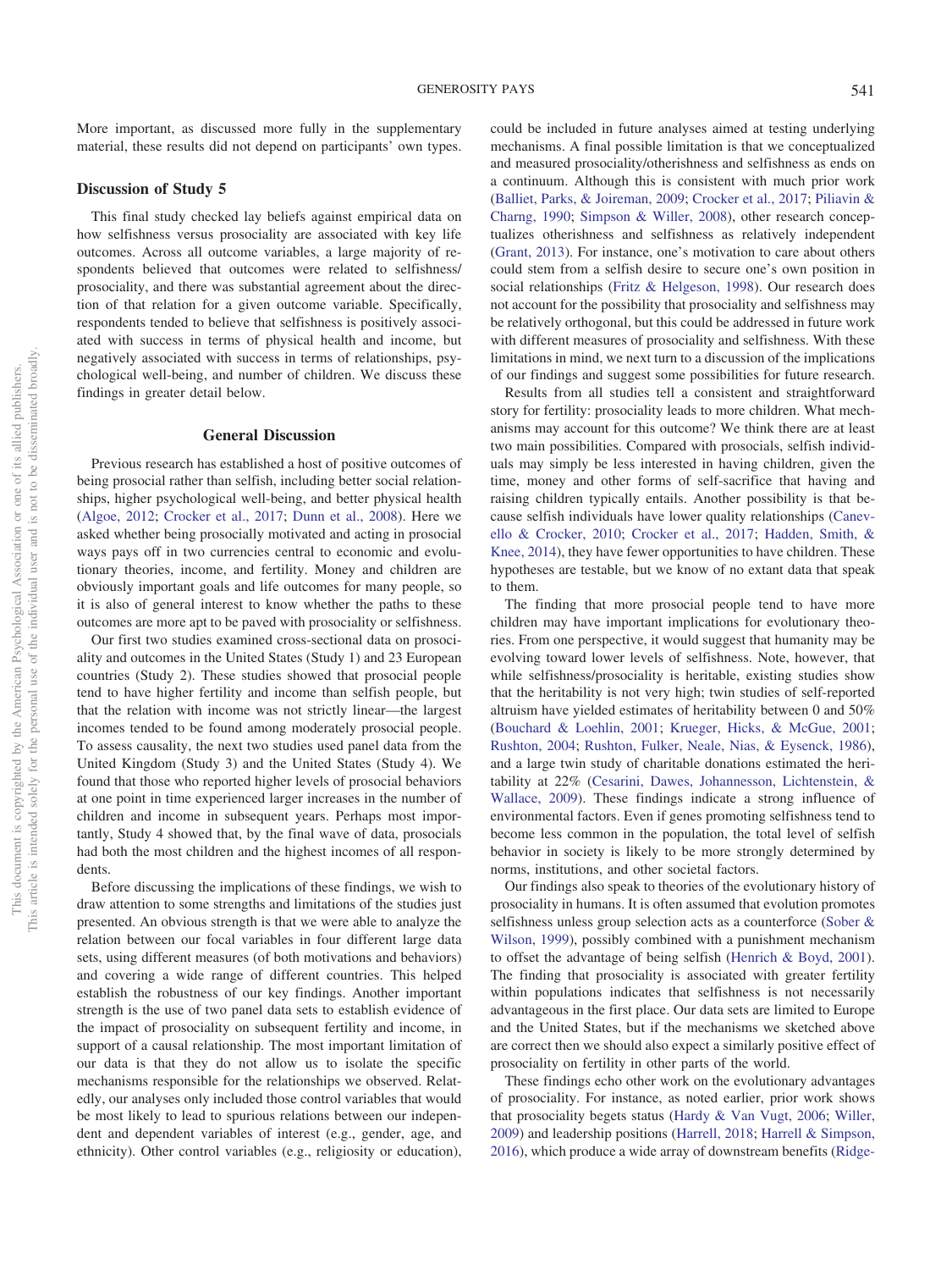[way & Nakagawa, 2014;](#page-11-34) [Willer, Feinberg, Irwin, Schultz, &](#page-12-11) [Simpson, 2010\)](#page-12-11). Likewise, research on cooperation in "noisy" environments show that generous strategies fare better than both selfish and strictly reciprocal strategies [\(Nowak & Sigmund,](#page-11-35) [1993\)](#page-11-35). This is because strictly reciprocal strategies can trigger unnecessary cycles of recrimination when a kind or benign behavior gets misinterpreted as driven by selfishness and begets a retaliatory response. In the real world, where the match between intentions and impact is not always clear cut, more prosocial strategies can win out by building and maintain trust between interaction partners, which helps to buffer against the effects of misunderstandings [\(Klapwijk & Van Lange, 2009\)](#page-11-3).

Our results paint a somewhat more complex picture for income, compared with fertility. Whereas prosocial people tended to show the largest increases in incomes over time, the majority of our studies indicated that moderately prosocial people had the highest absolute levels of income (but see the results of Study 4 for an important exception). There are several ways in which prosociality may influence income levels and trajectories. As noted earlier, prosocials tend to have better social relations and are more integrated into social networks, which are key sources of information about new or better job opportunities [\(Granovetter, 1995\)](#page-11-9). We also expect prosociality to influence the occupations people choose, which might explain why strongly prosocial types have lower incomes than their more moderately prosocial counterparts in the cross-section (Studies 1 and 2). At the same time, prosociality is associated with a number of benefits at work, including greater chances of rewards and promotions [\(Podsakoff et al., 2009\)](#page-11-10), which could explain the more positive income trajectories of prosocial people over time (Studies 3 and 4). That said, income trajectories are inherently different between occupations. Future research may refine the study of how prosociality relates to income by explicitly taking occupations into account.

In Study 5 we examined whether a sample of Americans were aware of the negative effects of selfishness. For the most part, they turned out to have accurate intuitions— especially about the negative associations that selfishness has with social relations, psychological well-being, and number of children. Thus, whereas [Crocker et al. \(2017,](#page-10-1) p. 315) call the finding that selfishness does not promote well-being paradoxical, our study indicates that laypeople do not view it as such. Instead, the empirical finding that runs counter to lay intuitions is that selfishness is not associated with the highest incomes. Given people's expectations, this finding is the real paradox of self-interested behavior. If people understood that prosociality pays, then selfish people might engage in more prosociality for selfish reasons. Under their incorrect beliefs, however, it is rational for selfish people to act selfishly.

#### **References**

- <span id="page-10-5"></span>Adler, P. S., & Kwon, S. W. (2002). Social capital: Prospects for a new concept. Academy of Management Review, 27, 17-40. [http://dx.doi.org/](http://dx.doi.org/10.5465/amr.2002.5922314) [10.5465/amr.2002.5922314](http://dx.doi.org/10.5465/amr.2002.5922314)
- <span id="page-10-0"></span>Aknin, L. B., Dunn, E. W., Whillans, A. V., Grant, A. M., & Norton, M. I. (2013). Making a difference matters: Impact unlocks the emotional benefits of prosocial spending. *Journal of Economic Behavior & Organization, 88,* 90 –95.
- <span id="page-10-15"></span>Algoe, S. B. (2012). Find, remind, and bind: The functions of gratitude in everyday relationships. *Social and Personality Psychology Compass, 6,* 455– 469. <http://dx.doi.org/10.1111/j.1751-9004.2012.00439.x>
- <span id="page-10-16"></span>Balliet, D., Parks, C., & Joireman, J. (2009). Social value orientation and cooperation in social dilemmas: A meta-analysis. *Group Processes & Intergroup Relations, 12,* 533–547. [http://dx.doi.org/10.1177/136843](http://dx.doi.org/10.1177/1368430209105040) [0209105040](http://dx.doi.org/10.1177/1368430209105040)
- <span id="page-10-11"></span>Bandy, R., & Ottoni-Wilhelm, M. (2012). Family structure and income during the stages of childhood and subsequent prosocial behavior in young adulthood. *Journal of Adolescence, 35,* 1023–1034. [http://dx.doi](http://dx.doi.org/10.1016/j.adolescence.2012.02.010) [.org/10.1016/j.adolescence.2012.02.010](http://dx.doi.org/10.1016/j.adolescence.2012.02.010)
- <span id="page-10-9"></span>Batson, C. D., & Powell, A. A. (2003). Altruism and prosocial behavior. In T. Millon & M. J. Lerner (Eds.), *Handbook of psychology: Volume 5*. *Personality and social psychology* (pp. 463– 484). Hoboken, NJ: Wiley.
- <span id="page-10-6"></span>Bergeron, D. M., Shipp, A. J., Rosen, B., & Furst, S. A. (2013). Organizational citizenship behavior and career outcomes: The cost of being a good citizen. *Journal of Management, 39,* 958 –984. [http://dx.doi.org/](http://dx.doi.org/10.1177/0149206311407508) [10.1177/0149206311407508](http://dx.doi.org/10.1177/0149206311407508)
- <span id="page-10-13"></span>Berrington, A. (2017). Childlessness in the U. K. In M. Kreyenfeld & D. Konietzka (Eds.), *Childlessness in Europe: Contexts, causes, and consequences* (pp. 57–76). Cham, Switzerland: Springer. [http://dx.doi.org/](http://dx.doi.org/10.1007/978-3-319-44667-7_3) [10.1007/978-3-319-44667-7\\_3](http://dx.doi.org/10.1007/978-3-319-44667-7_3)
- <span id="page-10-4"></span>Bian, Y. (1997). Bringing strong ties back in: Indirect ties, network bridges, and job searches in China. *American Sociological Review, 62,* 366 –385. <http://dx.doi.org/10.2307/2657311>
- <span id="page-10-19"></span>Bouchard, T. J., Jr., & Loehlin, J. C. (2001). Genes, evolution, and personality. *Behavior Genetics, 31,* 243–273. [http://dx.doi.org/10.1023/](http://dx.doi.org/10.1023/A:1012294324713) [A:1012294324713](http://dx.doi.org/10.1023/A:1012294324713)
- <span id="page-10-18"></span>Canevello, A., & Crocker, J. (2010). Creating good relationships: Responsiveness, relationship quality, and interpersonal goals. *Journal of Personality and Social Psychology, 99,* 78 –106. [http://dx.doi.org/10.1037/](http://dx.doi.org/10.1037/a0018186) [a0018186](http://dx.doi.org/10.1037/a0018186)
- <span id="page-10-20"></span>Cesarini, D., Dawes, C. T., Johannesson, M., Lichtenstein, P., & Wallace, B. (2009). Genetic variation in preferences for giving and risk taking. *The Quarterly Journal of Economics, 124,* 809 – 842. [http://dx.doi.org/](http://dx.doi.org/10.1162/qjec.2009.124.2.809) [10.1162/qjec.2009.124.2.809](http://dx.doi.org/10.1162/qjec.2009.124.2.809)
- <span id="page-10-7"></span>Cownden, D., Eriksson, K., & Strimling, P. (2017). A popular misapplication of evolutionary modeling to the study of human cooperation. *Evolution and Human Behavior, 38,* 421– 427. [http://dx.doi.org/10.1016/](http://dx.doi.org/10.1016/j.evolhumbehav.2017.01.004) [j.evolhumbehav.2017.01.004](http://dx.doi.org/10.1016/j.evolhumbehav.2017.01.004)
- <span id="page-10-1"></span>Crocker, J., Canevello, A., & Brown, A. A. (2017). Social motivation: Costs and benefits of selfishness and otherishness. *Annual Review of Psychology, 68,* 299 –325. [http://dx.doi.org/10.1146/annurev-psych-](http://dx.doi.org/10.1146/annurev-psych-010416-044145)[010416-044145](http://dx.doi.org/10.1146/annurev-psych-010416-044145)
- <span id="page-10-8"></span>Dunn, E. W., Aknin, L. B., & Norton, M. I. (2008). Spending money on others promotes happiness. *Science, 319,* 1687–1688. [http://dx.doi.org/](http://dx.doi.org/10.1126/science.1150952) [10.1126/science.1150952](http://dx.doi.org/10.1126/science.1150952)
- <span id="page-10-3"></span>Dunn, E. W., Gilbert, D. T., & Wilson, T. D. (2011). If money doesn't make you happy, then you probably aren't spending it right. *Journal of Consumer Psychology, 21,* 115–125. <http://dx.doi.org/10.1016/j.jcps.2011.02.002>
- <span id="page-10-10"></span>Einolf, C. J. (2008). Empathic concern and prosocial behaviors: A test of experimental results using survey data. *Social Science Research, 37,* 1267–1279. <http://dx.doi.org/10.1016/j.ssresearch.2007.06.003>
- <span id="page-10-14"></span>European Social Survey (ESS) Round 3 Data. (2006). Data file edition 3.6. NSD - Norwegian Centre for Research Data, Norway—Data Archive and distributor of ESS data for ESS ERIC.
- <span id="page-10-2"></span>Feinberg, M., Willer, R., Stellar, J., & Keltner, D. (2012). The virtues of gossip: Reputational information sharing as prosocial behavior. *Journal of Personality and Social Psychology, 102,* 1015–1030. [http://dx.doi.org/10](http://dx.doi.org/10.1037/a0026650) [.1037/a0026650](http://dx.doi.org/10.1037/a0026650)
- <span id="page-10-12"></span>Fernández, R., & Fogli, A. (2006). Fertility: The role of culture and family experience. *Journal of the European Economic Association, 4,* 552–561. <http://dx.doi.org/10.1162/jeea.2006.4.2-3.552>
- <span id="page-10-17"></span>Fritz, H. L., & Helgeson, V. S. (1998). Distinctions of unmitigated communion from communion: Self-neglect and overinvolvement with others. *Journal of Personality and Social Psychology, 75,* 121–140. [http://](http://dx.doi.org/10.1037/0022-3514.75.1.121) [dx.doi.org/10.1037/0022-3514.75.1.121](http://dx.doi.org/10.1037/0022-3514.75.1.121)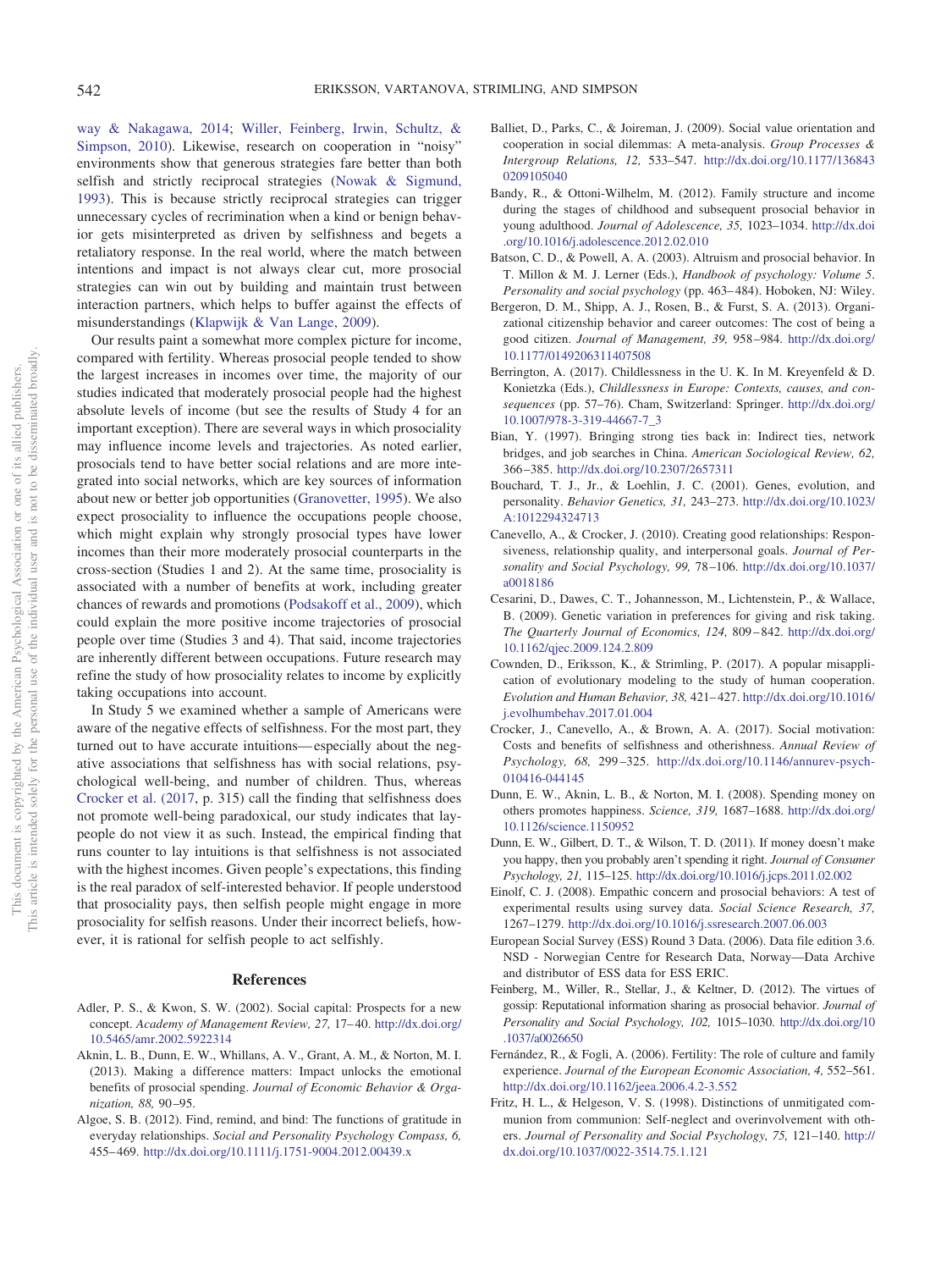- <span id="page-11-22"></span>Georgellis, Y., Tsitsianis, N., & Yin, Y. P. (2009). Personal values as mitigating factors in the link between income and life satisfaction: Evidence from the European Social Survey. *Social Indicators Research, 91,* 329 –344. <http://dx.doi.org/10.1007/s11205-008-9344-2>
- <span id="page-11-9"></span>Granovetter, M. (1995). *Getting a job: A study of contacts and careers*. Chicago, IL: University of Chicago Press.
- <span id="page-11-2"></span>Grant, A. M. (2013). *Give and take: A revolutionary approach to success*. New York, NY: Penguin.
- <span id="page-11-11"></span>Grant, A. M., & Schwartz, B. (2011). Too much of a good thing: The challenge and opportunity of the inverted U. *Perspectives on Psychological Science, 6,* 61–76. <http://dx.doi.org/10.1177/1745691610393523>
- <span id="page-11-29"></span>Hadden, B. W., Smith, C. V., & Knee, C. R. (2014). The way I make you feel: How relatedness and compassionate goals promote partner's relationship satisfaction. *The Journal of Positive Psychology, 9,* 155–162. <http://dx.doi.org/10.1080/17439760.2013.858272>
- <span id="page-11-5"></span>Hardy, C. L., & Van Vugt, M. (2006). Nice guys finish first: The competitive altruism hypothesis. *Personality and Social Psychology Bulletin, 32,* 1402–1413. <http://dx.doi.org/10.1177/0146167206291006>
- <span id="page-11-6"></span>Harrell, A. (2018). Competition for leadership promotes contributions to collective action. *Social Forces*. Advance online publication. [http://dx.doi](http://dx.doi.org/10.1093/sf/soy017) [.org/10.1093/sf/soy017](http://dx.doi.org/10.1093/sf/soy017)
- <span id="page-11-7"></span>Harrell, A., & Simpson, B. (2016). The dynamics of prosocial leadership: Power and influence in collective action groups. *Social Forces, 94,* 1283–1308. <http://dx.doi.org/10.1093/sf/sov110>
- <span id="page-11-33"></span>Henrich, J., & Boyd, R. (2001). Why people punish defectors. Weak conformist transmission can stabilize costly enforcement of norms in cooperative dilemmas. *Journal of Theoretical Biology, 208,* 79 – 89. [http://dx.doi.org/10](http://dx.doi.org/10.1006/jtbi.2000.2202) [.1006/jtbi.2000.2202](http://dx.doi.org/10.1006/jtbi.2000.2202)
- <span id="page-11-13"></span>Jones, L. E., Schoonbroodt, A., & Tertilt, M. (2008). *Fertility theories: Can they explain the negative fertility-income relationship?* (NBER Working Paper 14266). National Bureau of Economic Research.
- <span id="page-11-3"></span>Klapwijk, A., & Van Lange, P. A. (2009). Promoting cooperation and trust in "noisy" situations: The power of generosity. *Journal of Personality and Social Psychology, 96,* 83–103. <http://dx.doi.org/10.1037/a0012823>
- Kleinke, K. (2017). Multiple imputation under violated distributional assumptions: A systematic evaluation of the assumed robustness of predictive mean matching. *Journal of Educational and Behavioral Statistics, 42,* 371– 404. <http://dx.doi.org/10.3102/1076998616687084>
- <span id="page-11-16"></span>Konow, J., & Earley, J. (2008). The hedonistic paradox: Is *homo economics* happier? *Journal of Public Economics, 92,* 1–33. [http://dx.doi.org/](http://dx.doi.org/10.1016/j.jpubeco.2007.04.006) [10.1016/j.jpubeco.2007.04.006](http://dx.doi.org/10.1016/j.jpubeco.2007.04.006)
- <span id="page-11-30"></span>Krueger, R. F., Hicks, B. M., & McGue, M. (2001). Altruism and antisocial behavior: Independent tendencies, unique personality correlates, distinct etiologies. *Psychological Science, 12,* 397– 402. [http://dx.doi.org/10.1111/](http://dx.doi.org/10.1111/1467-9280.00373) [1467-9280.00373](http://dx.doi.org/10.1111/1467-9280.00373)
- <span id="page-11-1"></span>Lehmann, L., & Keller, L. (2006). The evolution of cooperation and altruism—A general framework and a classification of models. *Journal of Evolutionary Biology, 19,* 1365–1376. [http://dx.doi.org/10.1111/j.1420-](http://dx.doi.org/10.1111/j.1420-9101.2006.01119.x) [9101.2006.01119.x](http://dx.doi.org/10.1111/j.1420-9101.2006.01119.x)
- <span id="page-11-17"></span>Mehl, M. R., Gosling, S. D., & Pennebaker, J. W. (2006). Personality in its natural habitat: Manifestations and implicit folk theories of personality in daily life. *Journal of Personality and Social Psychology, 90,* 862– 877. <http://dx.doi.org/10.1037/0022-3514.90.5.862>
- <span id="page-11-20"></span>Mesch, D. J., Brown, M. S., Moore, Z. I., & Hayat, A. D. (2011). Gender differences in charitable giving. *International Journal of Nonprofit and Voluntary Sector Marketing, 16,* 342–355. [http://dx.doi.org/10.1002/nvsm](http://dx.doi.org/10.1002/nvsm.432) [.432](http://dx.doi.org/10.1002/nvsm.432)
- <span id="page-11-4"></span>Miller, D. T. (1999). The norm of self-interest. *American Psychologist, 54,* 1053–1060. <http://dx.doi.org/10.1037/0003-066X.54.12.1053>
- <span id="page-11-8"></span>Musick, M. A., & Wilson, J. (2007). *Volunteers: A social profile*. Bloomington: Indiana University Press.
- <span id="page-11-35"></span>Nowak, M., & Sigmund, K. (1993). A strategy of win-stay, lose-shift that outperforms tit-for-tat in the Prisoner's Dilemma game. *Nature, 364,* 56 –58. <http://dx.doi.org/10.1038/364056a0>
- <span id="page-11-12"></span>Oishi, S., Diener, E., & Lucas, R. E. (2007). The optimum level of well-being: Can people be too happy? *Perspectives on Psychological Science, 2,* 346 – 360. <http://dx.doi.org/10.1111/j.1745-6916.2007.00048.x>
- <span id="page-11-28"></span>Panel Study of Income Dynamics. (2017). *Public use dataset*. Produced and distributed by the Survey Research Center, Institute for Social Research, University of Michigan, Ann Arbor, MI.
- <span id="page-11-18"></span>Piliavin, J. A., & Charng, H. W. (1990). Altruism: A review of recent theory and research. Annual Review of Sociology, 16, 27-65. [http://dx](http://dx.doi.org/10.1146/annurev.so.16.080190.000331) [.doi.org/10.1146/annurev.so.16.080190.000331](http://dx.doi.org/10.1146/annurev.so.16.080190.000331)
- <span id="page-11-10"></span>Podsakoff, N. P., Whiting, S. W., Podsakoff, P. M., & Blume, B. D. (2009). Individual- and organizational-level consequences of organizational citizenship behaviors: A meta-analysis. *Journal of Applied Psychology, 94,* 122–141. <http://dx.doi.org/10.1037/a0013079>
- <span id="page-11-15"></span>Ratner, R. K., & Miller, D. T. (2001). The norm of self-interest and its effects on social action. *Journal of Personality and Social Psychology, 81,* 5–16. <http://dx.doi.org/10.1037/0022-3514.81.1.5>
- <span id="page-11-34"></span>Ridgeway, C. L., & Nakagawa, S. (2014). Status. In J. D. McLeod, E. J. Lawler, & M. Schwalbe (Eds.), *Handbook of the social psychology of inequality* (pp. 3–25). Dordrecht, the Netherlands: Springer Netherlands.
- <span id="page-11-25"></span>Rubin, D. B. (1987). *Multiple imputation for nonresponse in surveys*. New York, NY: Wiley. <http://dx.doi.org/10.1002/9780470316696>
- <span id="page-11-31"></span>Rushton, J. P. (2004). Genetic and environmental contributions to prosocial attitudes: A twin study of social responsibility. *Proceedings of the Royal Society of London, Series B: Biological Sciences, 271,* 2583– 2585. <http://dx.doi.org/10.1098/rspb.2004.2941>
- <span id="page-11-32"></span>Rushton, J. P., Fulker, D. W., Neale, M. C., Nias, D. K., & Eysenck, H. J. (1986). Altruism and aggression: The heritability of individual differences. *Journal of Personality and Social Psychology, 50,* 1192–1198. <http://dx.doi.org/10.1037/0022-3514.50.6.1192>
- <span id="page-11-0"></span>Schroeder, D. A., & Graziano, W. G. (Eds.). (2015). *Oxford Library of Psychology. The Oxford handbook of prosocial behavior*. New York, NY: Oxford University Press.
- <span id="page-11-26"></span>Schwarz, G. (1978). Estimating the dimension of a model. *Annals of Statistics, 6,* 461– 464. <http://dx.doi.org/10.1214/aos/1176344136>
- <span id="page-11-19"></span>Simpson, B., & Willer, R. (2008). Altruism and indirect reciprocity: The interaction of person and situation in prosocial behavior. *Social Psychology Quarterly, 71,* 37–52. [http://dx.doi.org/10.1177/01902725080](http://dx.doi.org/10.1177/019027250807100106) [7100106](http://dx.doi.org/10.1177/019027250807100106)
- <span id="page-11-21"></span>Smith, T. W. (2009). Loving and caring in the United States: Trends and correlates of empathy, altruism, and related constructs. In B. Fehr, S. Sprecher, & L. G. Underwood (Eds.), *The science of compassionate love: Theory, research, and applications* (pp. 79 –119). Chichester, UK: Wiley. <http://dx.doi.org/10.1002/9781444303070.ch4>
- <span id="page-11-24"></span>Smith, T. W., Marsden, P., Hout, M., & Kim, J. (2015). *General Social Surveys, 1972–2014 [machine-readable data file]/Principal Investigator, Tom W. Smith; Co-Principal Investigator, Peter V. Marsden; Co-Principal Investigator, Michael Hout; Sponsored by National Science Foundation*. Chicago, IL: NORC at the University of Chicago [producer]; Storrs, CT: The Roper Center for Public Opinion Research, University of Connecticut [distributor]. 1 data file (57,061 logical records) + 1 codebook (3,567p.). (National Data Program for the Social Sciences, No. 22).
- <span id="page-11-14"></span>Sober, E., & Wilson, D. S. (1999). *Unto others: The evolution and psychology of unselfish behavior* (No. 218). Cambridge, MA: Harvard University Press.
- <span id="page-11-23"></span>Swedish Statute Book. (2003). The Act concerning the Ethical Review of Research Involving Humans (2003:460). Swedish Code of Statutes: The Ministry of Education and Cultural Affairs.
- <span id="page-11-27"></span>University of Essex. Institute for Social and Economic Research, NatCen Social Research, Kantar Public. (2017). *Understanding society: Waves 1–7, 2009 –2016 and Harmonised BHPS: Waves 1–18, 1991–2009* [data collection] 9th Edition. U.K. Data Service. SN: 6614.
- van Buuren, S. (2012). *Flexible imputation of missing data*. Boca Raton, FL: CRC Press. <http://dx.doi.org/10.1201/b11826>